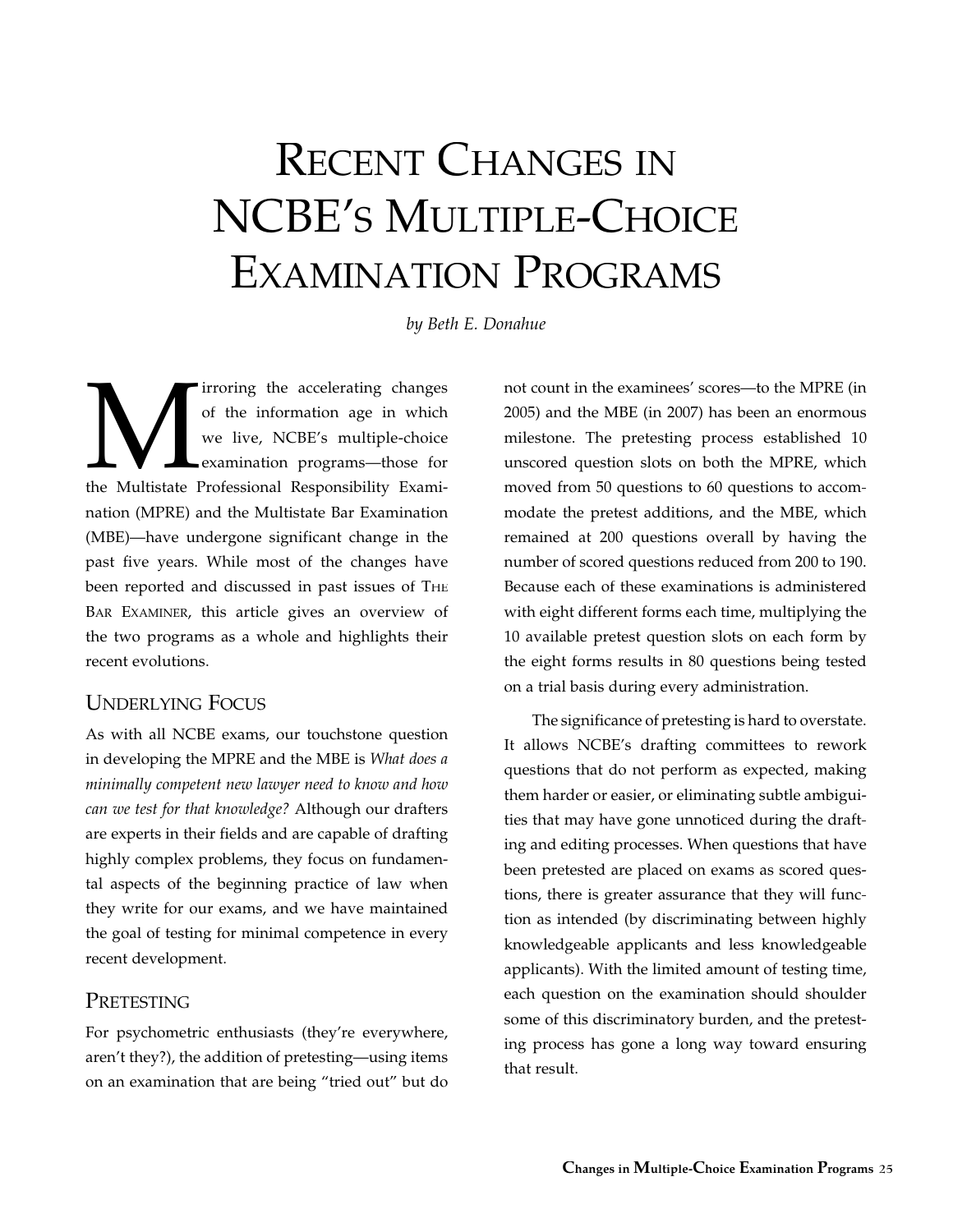## Pre-editing

All multiple-choice questions that appear on NCBE exams are drafted by individual experts and then reviewed multiple times by committees of content experts. Beginning with the MPRE drafters in 2005, multiple-choice-question drafters have been adopting NCBE's pre-editing process in which newly drafted questions are edited and proofed at NCBE, and then reviewed and approved again by the drafters before being reviewed for the first time by the full committees.

Through this process, which has received high praise from the drafters, questions are more focused at their first committee review, making the reviewing process more efficient. From a program-wide perspective, questions have also become more consistent in style and format, making for a cleaner end product. Specifically, multiple-choice questions which are divided into the fact pattern setting up the problem, or the "stem," the question at the end of the stem, known as the "lead-in," and the choices available to the examinee for answering the question, or the "options"—are regularly reframed in the preediting process to adhere to the following conventions (supported by psychometric research):

• **Questions should be concise.** Fact patterns and options should be reduced in length wherever practicable, without decreasing the difficulty or complexity of the legal issues being tested. • **Questions should never be presented in the "K-type" format** (using Roman numerals in complex options e.g., I is true, but II and III are not true). • **Common nouns should be used in lieu of proper nouns wherever practicable.** For example, "a painter" might encounter a contract problem rather than "Pat," "Alpha," or "Painter." • **All of the facts necessary to answer the question should appear in the fact pattern.** The appearance of hypothetical facts in the options of multiple-choice questions (typically introduced by the words "if" or "unless") has been significantly reduced since 2005. The use of formatting that places different facts in each option, asking the applicant to choose the set of facts that meets a particular standard, has also declined. • **Quotes should be avoided** unless necessary to the legal issue being tested—e.g., quoting a statute may be required in an interpretation question, or quoting language might be necessary in a contract question. • **Language in the options should be parallel.** To the extent possible, options should demand that the applicant compare and choose between similar elements—e.g., the four options might lay out four different causes of action, four different defense theories, etc. • **No option should be the equivalent of "None of the above" or "All of the above."** Questions should be answered adequately by a single option without speculation. • **Examination questions should cover a variety of tasks.** Drafters are encouraged to write questions covering a range of skills and tasks—e.g., the ability to gather information, the ability to spot dispositive issues, the ability to synthesize the law with the facts, etc.

We believe that the pre-editing process has made the committee reviews more substantive and efficient for the experts participating, and more importantly, the pre-editing process produces a more integrated and professional examination. (A "before-and-after" example of the process appears on the next page.)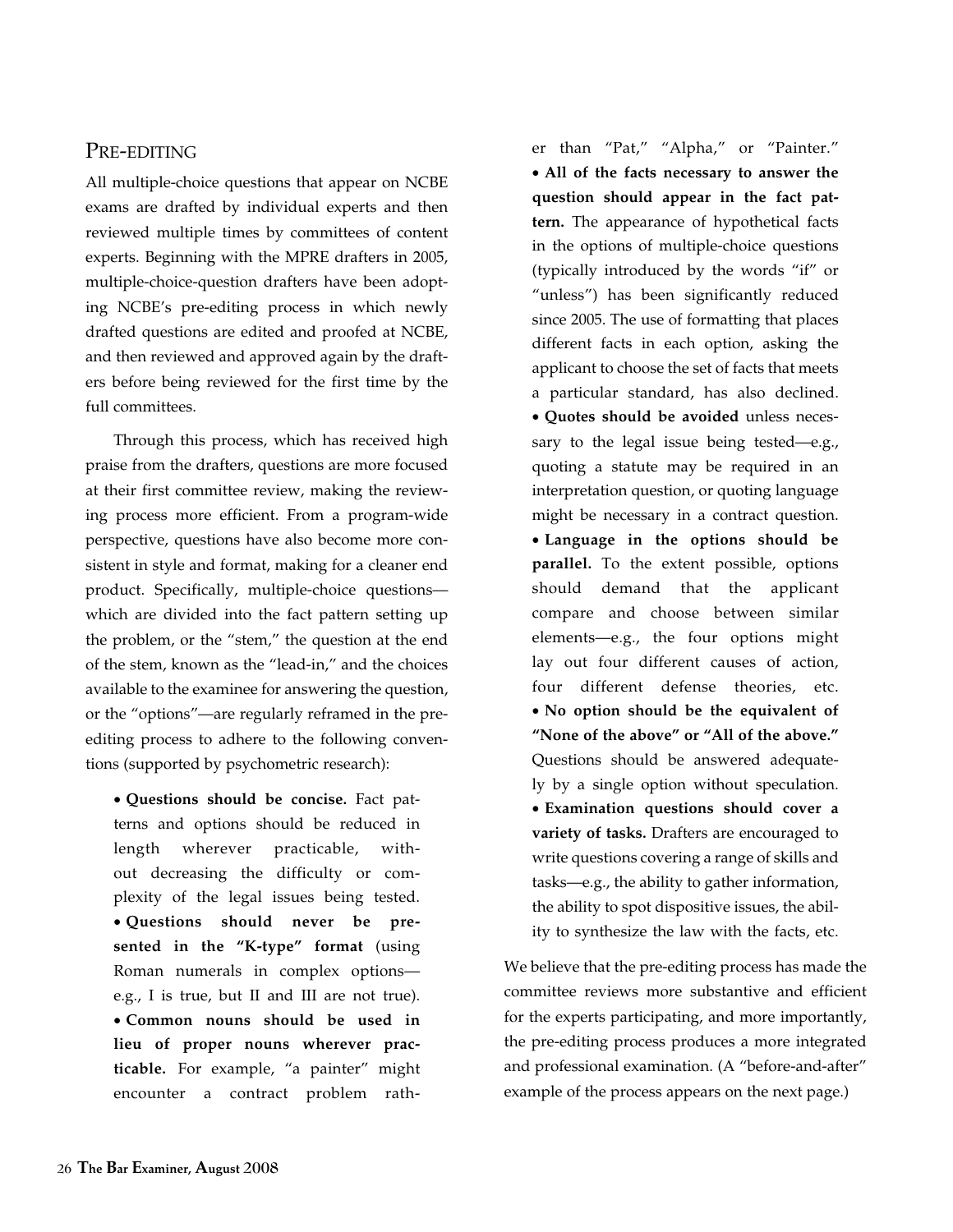| <b>Original Version</b>                                                                                                                                                                                                                                                                                                                                                                                                                                                                                                                                                                                                                                                                                                                                                                                                                                                                                                                                                                                                                                                                                                                                                                                                                                                                                                                                                                                                                                            | <b>Edited Version</b>                                                                                                                                                                                                                                                                                                                                                                                                                                                                                                                                                                                                                                                                                                                                                                                                                                                                                                                                                  |
|--------------------------------------------------------------------------------------------------------------------------------------------------------------------------------------------------------------------------------------------------------------------------------------------------------------------------------------------------------------------------------------------------------------------------------------------------------------------------------------------------------------------------------------------------------------------------------------------------------------------------------------------------------------------------------------------------------------------------------------------------------------------------------------------------------------------------------------------------------------------------------------------------------------------------------------------------------------------------------------------------------------------------------------------------------------------------------------------------------------------------------------------------------------------------------------------------------------------------------------------------------------------------------------------------------------------------------------------------------------------------------------------------------------------------------------------------------------------|------------------------------------------------------------------------------------------------------------------------------------------------------------------------------------------------------------------------------------------------------------------------------------------------------------------------------------------------------------------------------------------------------------------------------------------------------------------------------------------------------------------------------------------------------------------------------------------------------------------------------------------------------------------------------------------------------------------------------------------------------------------------------------------------------------------------------------------------------------------------------------------------------------------------------------------------------------------------|
| Buyer and Seller orally agreed that<br>Seller would sell and Buyer would buy<br>all the computer chips that Buyer "shall<br>require" during a specified two-year<br>period. In reducing the agreement to<br>writing, Buyer's secretary mistakenly<br>typed that Buyer shall buy all that<br>Buyer "shall desire" rather than "shall<br>require." Both parties signed the written<br>agreement without noticing the typo-<br>graphical error. After three months of<br>performance, Buyer ceased purchasing<br>chips from Seller and instead purchased<br>chips from other vendors. Seller sued<br>Buyer for damages. Buyer's defense is<br>that there is no enforceable contract.<br>In this suit, Seller will<br>(A) lose, because Buyer's written prom-<br>ise to buy all that Buyer "desires" is<br>illusory, and the parol evidence rule will<br>bar evidence of the oral agreement.<br>(B) lose, because the written agreement<br>is ineffective due to lack of consider-<br>ation, and the oral agreement is ineffec-<br>tive as a contract because the parties<br>intended to memorialize it in a writing.<br>(C) win, because the contract can be<br>established by the three months of<br>performance, and evidence of part<br>performance is not barred by the parol<br>evidence rule.<br>(D) win, because a court will reform the<br>writing to make it conform to the oral<br>agreement, and, as reformed, the writ-<br>ten agreement is enforceable.* | A buyer orally agreed to buy from a<br>seller all the computer chips that the<br>buyer would "require" for the following<br>two years. In reducing the agreement to<br>writing, the buyer's secretary mistak-<br>enly typed that the buyer would buy all<br>that he would "desire" rather than<br>"require." Both parties signed the writ-<br>ten agreement without noticing the<br>error. After three months of perfor-<br>mance, the buyer ceased buying chips<br>from the seller and began buying them<br>from other vendors.<br>In a suit for damages, will the seller<br>prevail?<br>(A) No, because the buyer's written<br>promise is illusory.<br>(B) No, because the written agreement<br>is ineffective due to lack of consider-<br>ation.<br>(C) Yes, because the parties' three<br>months of performance established a<br>two-year contract.<br>(D) Yes, because a court will reform the<br>written agreement to make it conform<br>to the oral agreement.* |

# Sample MBE Question: Before and After Pre-editing

\* The asterisk indicates the correct option, or the "key," for the question.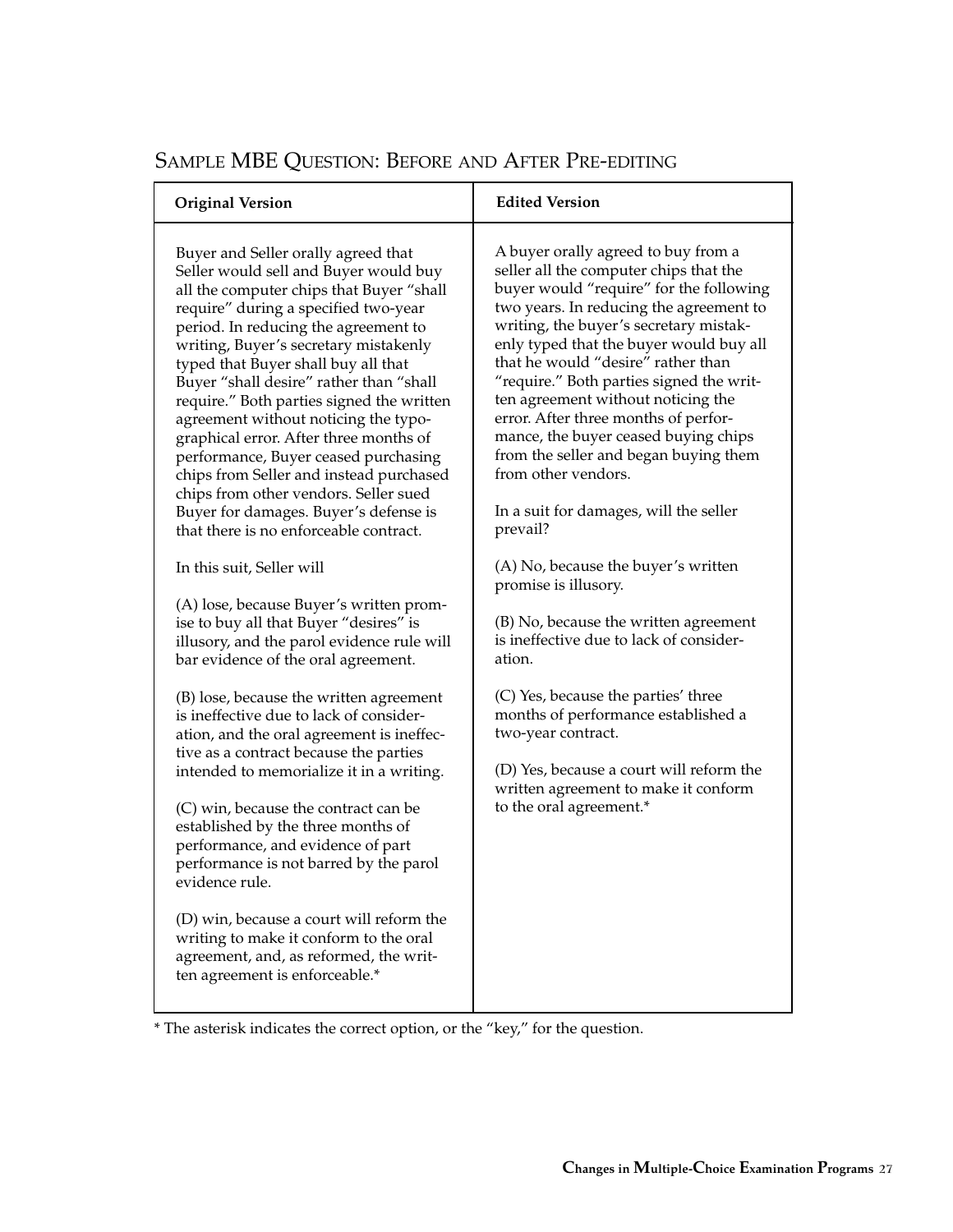# Expert Reviews

All of the questions appearing on NCBE's examinations are reviewed by outside experts following their initial approval by drafting committees. In addition to reviewing the accuracy of each question, reviewers had made general comments. Beginning in 2006 with the MBE, we have changed this process to require targeted rankings of individual questions for both relevance and credibility. For example, a reviewer

might rank a question as "highly relevant" if it assesses knowledge or skills that are important to fundamental aspects of the beginning practice of law; a question might be "moderately relevant" if it assesses knowledge or skills that are important to significant aspects of the beginning practice of law; a question is "not particularly relevant" if it

The MBE-Annotated Preview 2006 (MBE-AP) is an online, half-length MBE practice test that provides substantive feedback on each answer choice to applicants preparing for the bar. The feedback was written by actual drafters, giving comprehensive explanations for why each option of each question is either correct or incorrect. In addition, the MBE-AP generates a comparison of an applicant's performance across subject areas, showing, for example, if the applicant is performing relatively better in Constitutional Law than in Real Property.

more useful during the final review and approval of the questions to be placed on an exam. In addition, the reviews serve as an important check against including questions on the exams that test issues that may be taught widely in law schools but that are not pertinent to the typical beginning practitioner. The NCBE examinations serve as independent assessments of whether applicants are minimally competent to practice law; they are not comprehensive "final

> exams." Accordingly, we are now framing our expert reviews in terms of the questions' relevance and credibility to beginning practitioners.

# STUDY AIDS

NCBE has for many years made available to applicants study aids for all of its examinations. Traditionally, these study aids have been copies of former

assesses knowledge or skills that are important only to minor or secondary aspects of the beginning practice of law; and a question is "not relevant" if it assesses knowledge or skills that are important only to tangential or trivial aspects of the beginning practice of law. A similar ranking system is employed for each question's credibility, or the extent to which it presents a realistic scenario from law practice in which to test the core issue.

As a result of the newly revised expert review format, the feedback our drafters receive from outside experts has become more specific, and therefore tests, complete with answer keys or analyses. In 2006, the MBE program rolled out a new model: The MBE-Annotated Preview 2006 (MBE-AP) is an online, half-length MBE practice test that provides substantive feedback on each answer choice to applicants preparing for the bar. The feedback was written by actual drafters, giving comprehensive explanations for why each option of each question is either correct or incorrect. In addition, the MBE-AP generates a comparison of an applicant's performance across subject areas, showing, for example, if the applicant is performing relatively better in Constitutional Law than in Real Property. (An example of the MBE-AP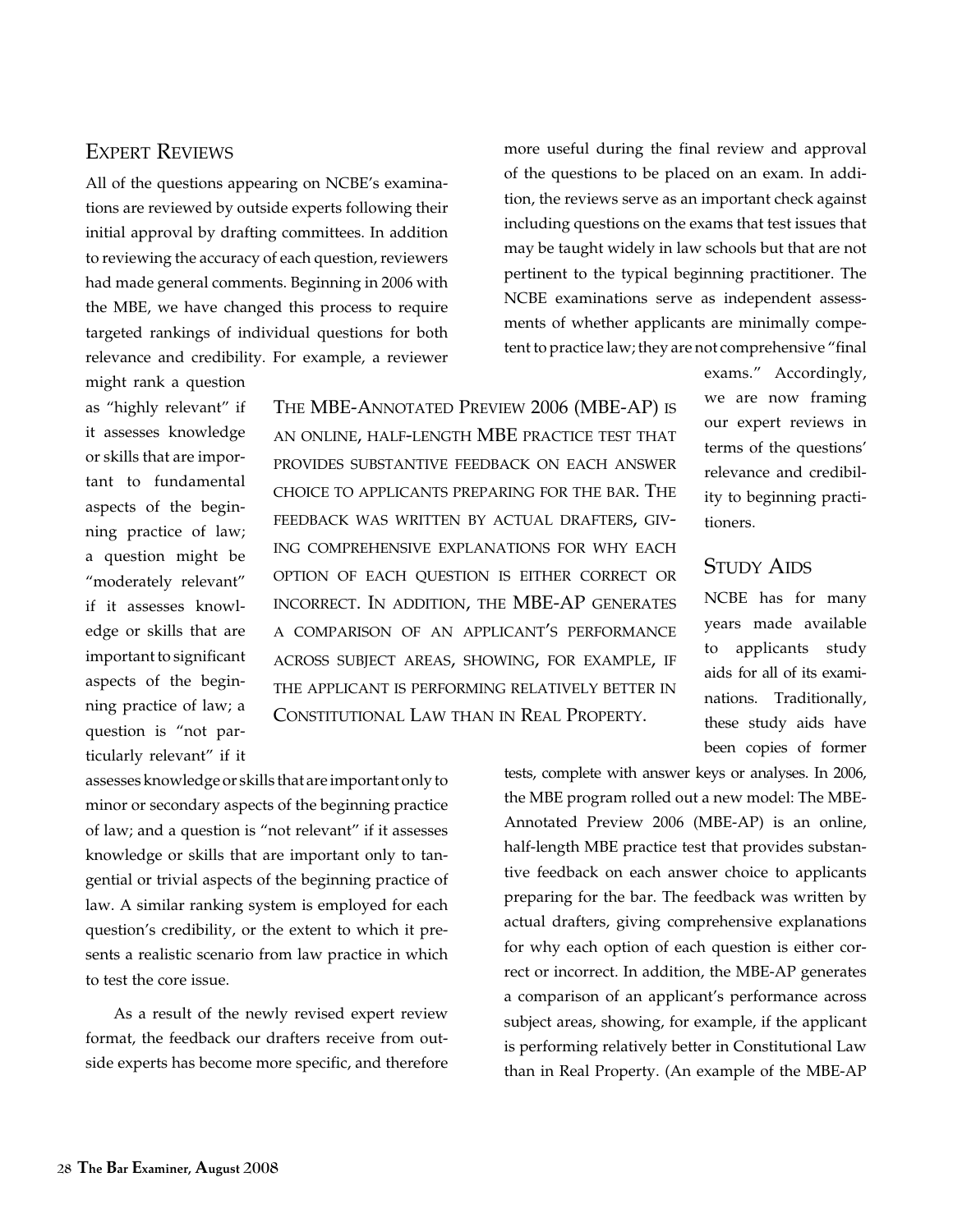# SAMPLE FEEDBACK SCREEN FOR THE MULTISTATE BAR EXAMINATION - ANNOTATED PREVIEW

#### Overall Score

The content of the MBE-AP is provided by the National Conference of Bar Examiners solely for educational purposes. Your overall score, which can be found immediately above the box on this page, is based on your responses to questions on the MBE-AP 2006. The overall score may range from 0 to 200. The average scaled score for examinees taking a test containing a similar set of questions as part of an actual MBE was approximately 140, and is depicted by the red vertical line. NCBE cautions you not to make any specific inferences about your future bar examination performance based on an MBE-AP overall score because the exam questions, test formats, and testing conditions, as well as your preparation and motivation, will all be different when you take the MBE as part of an actual bar examination.

#### Discipline-Specific Performance

Your performance by subject area, which can be found inside the box on this page, is provided to aid in self-assessment. Because of the relatively low number of items in each content area of the MBE-AP, this score report provides performance bands rather than specific scores. The performance bands indicate an estimated performance range in each of the six subject areas, and can be used to evaluate your relative strengths and weaknesses. Performance in two subject areas should be considered different only when the performance bands do not overlap. As with your overall score, you are cautioned against making any predictive inference about your discipline-specific performance because of the contextual differences between the MBE-AP and the bar examination. Please note: If you cannot see a performance band for any of the content areas, it is because your score in that content area was not high enough to fall within the range charted by the performance bands. Your performance bands are likely to be invisible if you have completed only part of the exam.

# Overall Score: 101



(http://www.ncbex.org/up1oads/user\_docrepos/MBE\_1B2007.pdf), and some details regarding passing scores on the MBE itself<br>may be found on pages 22–24 of the Comprehensive Guide to Bar Admission Requirements (http://www.ncbe

feedback screen can be found above.) NCBE is committed to providing similar study aids in the future, using technology and substance to give applicants a low-cost means of preparing for the exam.

## **SPECIFICATIONS**

Beginning in 2007, all multiple-choice drafting committees were asked to revamp their content specifications to ensure that the MBE and the MPRE are testing content that is important to the beginning practice of law. Although the revision of test specifications is a major undertaking, both substantively and administratively, it is important to the validity of NCBE exams. Because the practice of law is not static, our exam programs must be flexible enough to change incrementally over time to reflect the tasks and the relative importance of tasks seen by newly licensed lawyers. Our drafting experts have effectively met this challenge, with all new specifications going into effect by 2009.

# ADMINISTRATION GUIDANCE

A significant rewrite of the MBE Supervisor's Manual in 2007, done with the advice of several long-term